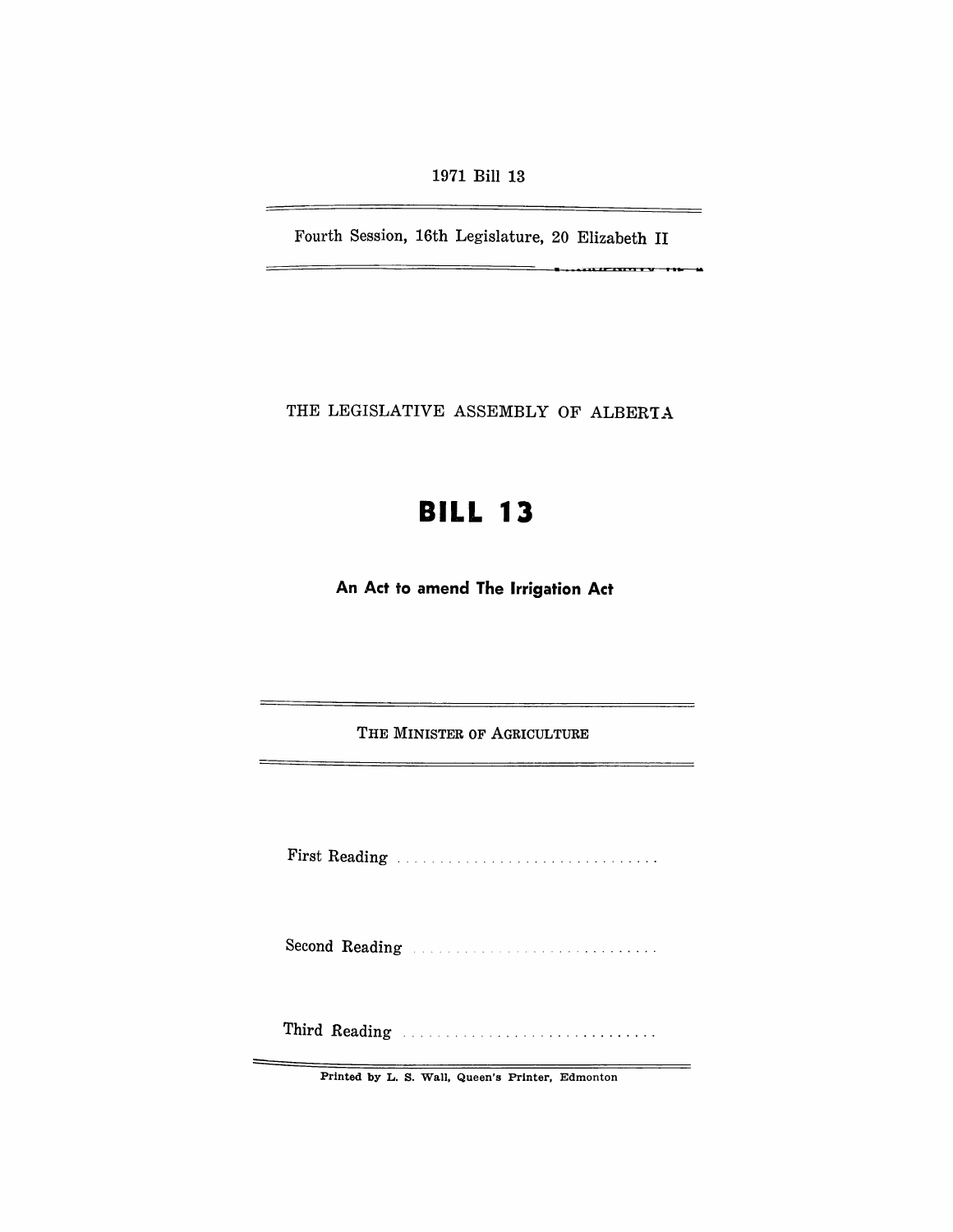## **BILL 13**

### 1971

#### AN ACT TO AMEND THE IRRIGATION ACT

#### *(Assented to* , 1971)

HER MAJESTY, by and with the advice and consent of the Legislative Assembly of Alberta, enacts as follows:

1. The Irrigation Act is hereby amended.

*2. Section* 20 *is amended by striking out subsection (5) and by substituting the following:* 

(5) An order under this section shall set out

- (a) the name of the district,
- (b) the address of the head office of the board of the district,
- (c) a description of the parcels constituting the district or, in the case of a district with outer boundaries, a description of lands constituting the district, and
- (d) the date upon which, or the event or condition upon the performance of which, the order becomes effective.

*3. This Act comes into force on the day upon which it is assented to.*